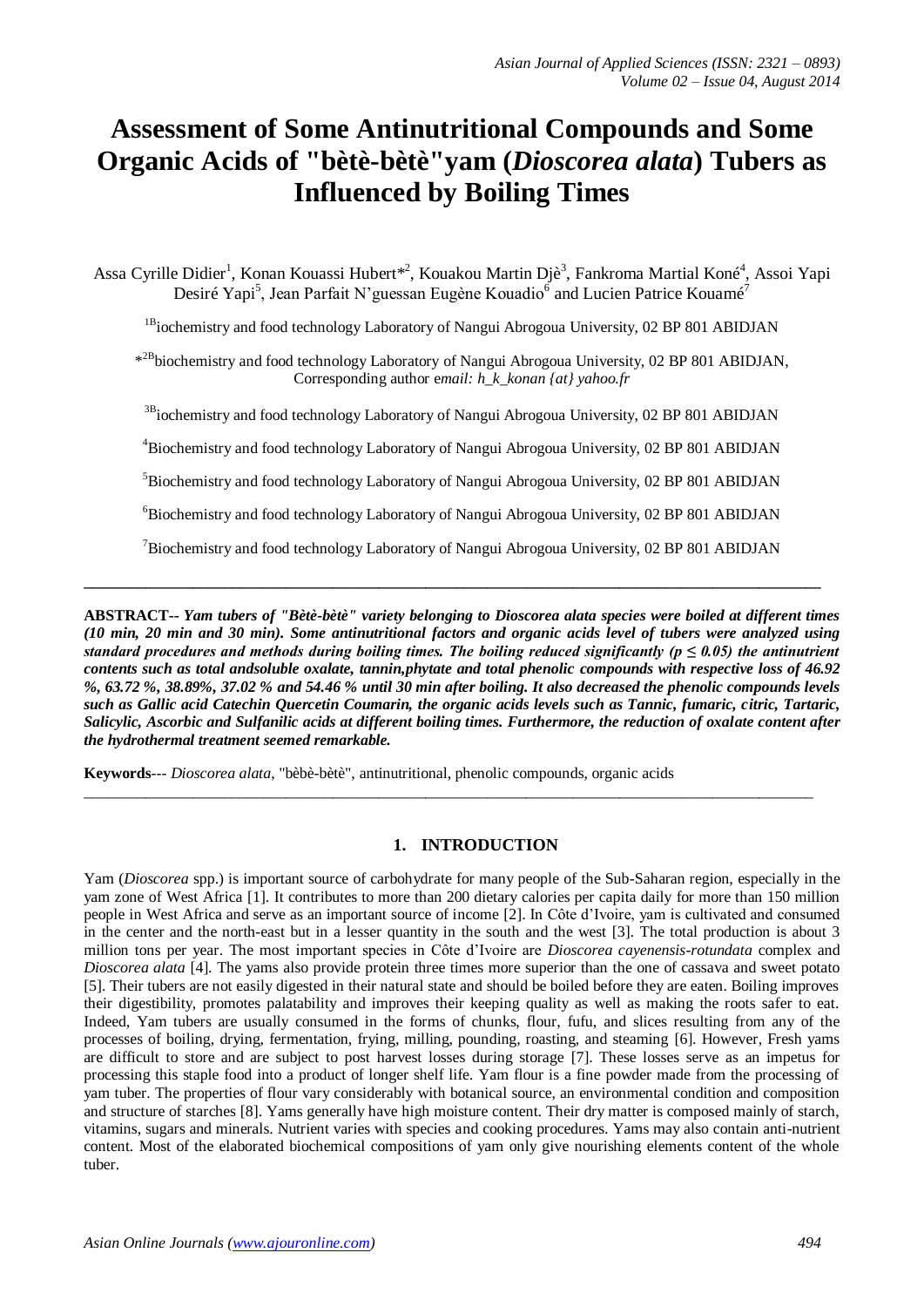Some researchers have however studied the physicochemical properties of some yam whole tubers from *D. alat*a [3], [6], [9], [10], [11], [12]. So far the anti-nutrient composition of *D. alata* varieties during the boiling time has not been widely reported. Besides, anti-nutrients are chemicals which have been evolved by plants for their own defence, among other biological functions. They reduce the maximum utilization of nutrients (especially proteins, vitamins and minerals), thus preventing optimal exploitation of the nutrients present in a food and decreasing the nutritive value [13]. Indeed; phenomena of chelation or complex formation (phytic acid, condensed tannins, saponins) can reduce the absorption of mineral elements and vitamins [14]. However, boiling may affect the anti-nutritional composition in food. The present study aims at providing information on the antinutritional factors of "bèbè-bèbè" yam and how they are affected by boiling times.

# **2. MATERIAL AND METHODES**

#### **2.1** *Raw materials*

The "Bètè-Bètè" yam variety belonging to *D. alata* species was used in the present study. Tubers were harvested at physiological maturity from fields in the south of Côte d'Ivoire. They were immediately transported in a heap aired store and storage conditions in which the temperature and the relative humidity rate were 26.56  $\pm$  3 °C and 82  $\pm$  5 % respectively.

#### **2.2** *Sample Preparation*

Two (2) kg "Bètè-bètè" yam tuber were washed with clean water. They peeled and cut into small slices (3x3x3 cm thickness) using a stainless steel knife. The slices were rewashed with clean water in order to remove much mucilaginous material. After washing, they were divided into four lots of 500 g each. Three lots were boiled at100°C for 10 min, 20 min and 30 min in a pan containing 1 L of water distilled. At the end of boiling, the three lots with treatment and the remaining one part with no treatment and were dried in an oven at 45°C for 48 hours. The dried slices were ground into powder, sieved with 250 μm mesh sieve and then stored in airtight containers for analysis [15].

#### **2.3** *Extraction of phenolics*

Phenolics were extracted from partially defrosted blueberry fruits. Exactly 5 g of samples were weighed out and extracted using 20 mL of 80 % (by volume) aqueous ethanol. The mixture was extracted for 20 min in inert atmosphere (N2), filtered through Whatman Nº 4 filter paper (Whatman International Ltd, Kent, UK) using a Büchner funnel. Extraction of the residue was repeated using the same conditions. The filtrates were combined and adjusted to 50 mL in a volumetric flask with 80 % aqueous ethanol. The obtained extract was used for determination of total phenols (TPC).

#### **2.4** *Total phenolic compounds*

The total phenolic compounds contents were assessed by the spectrophotometric method described by Swain and Hillis [16] using the Folin-Ciocalteu. 0.5 ml extract was added with 2.5 ml of Folin-Ciocalteu reagent followed by addition of 2 ml sodium carbonate (Na<sub>2</sub>CO<sub>3</sub>) (75 g/l). The sample was then incubated for 5 min at 50°C. The absorbance was then measured at 760 nm using Shimadzu UV-1650 PC Spectrophotometer (Kyoto, Japan). The results were then expressed as mg gallic acid equivalents per gram of extract (mg GAE/g) that was derived from a calibration curve.

#### **2.5** *Total and soluble oxalate*

Oxalate content was determined according to Day and Underwood [17] method. 1g of sample was weighed into 100 ml conical flask. Approximately 75 mL of 15 N H<sub>2</sub>PO<sub>4</sub> (for total oxalate) or 75 mL of distilled deionized water (for soluble oxalate) were added. The solutions were added and stirred for 1hr with a magnetic stirrer. These were filtered using a Whatman  $N^{\circ}$  1 filter paper. 25 mL of each filtrate were then taken and titrated while hot against0.05M KMnO<sub>4</sub> solution until a faint pink colour appeared that persisted for 30 seconds. The oxalate and soluble contents were then calculated by taking 1mL of 0.05 M KMnO4 as equivalent to 2.2 mg oxalate [18].

#### **2.6** *Phytate*

Phytate was determined using [19] method. 4 g of the ground sample was soaked in 100 ml of 2 % hydrochloric acid (HCl) for 5 h and filtered. To 25 ml of the filtered, 5 ml of 0.3 % ammonium thiocyanate (NH4SCN) solution was added. 53.5 ml of distilled water was also added to the mixture. This was then titrated against a standard iron (III) chloride solution until a brownish yellow colour persisted for 5 min.

#### **2.7** *Determination of Tannin*

Makker and Godchild [20] method was used for the tannin determination. About 0.2 g of finely ground samples was weighed into a 500 ml sample bottle.10 ml of 70 % aqueous acetone was added and properly covered. The bottles were put in an ice bath shaker for 2 hours at 30 ºC. Each solution was then centrifuged and the supernatant stored in ice. 0.2  $\text{cm}^3$  of each solution was pipette into the test tubes and 0.8 cm<sup>3</sup> of distilled water was added. Standard tannin solutions were prepared from a  $0.5 \text{ mg/ml}$  stock and the solution made up to 1 ml with distilled water.  $0.5 \text{ cm}^3$  Folin-ciocalteu's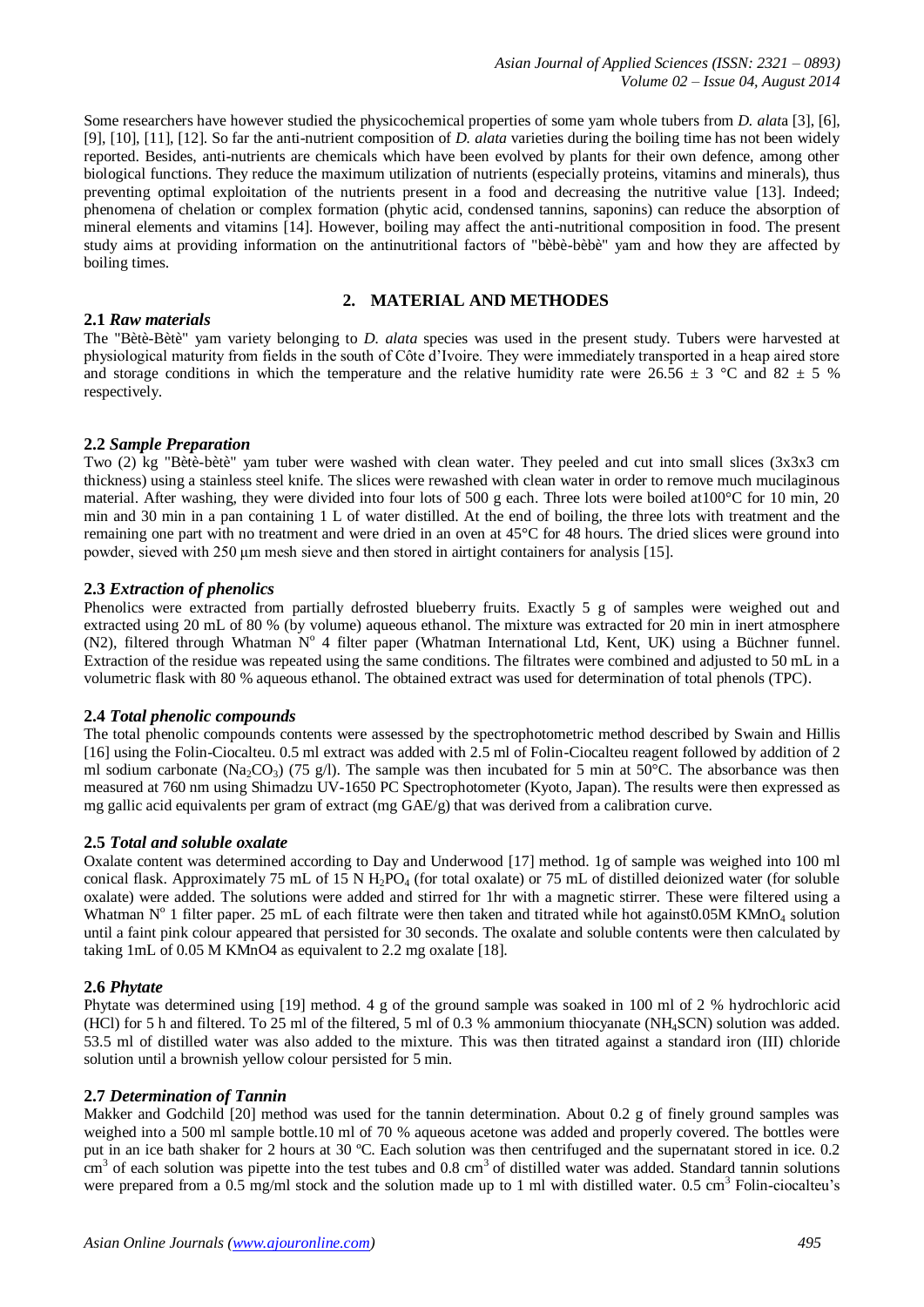reagent was added to both sample and standard followed by 2.5 ml of 20 %  $\text{Na}_2\text{CO}_3$ . The solutions were then vortexed and allowed to incubate for 40 minutes at room temperature. Its absorbance was read at 725 nm against a reagent blank concentration of the same solution from a standard tannic acid curve.

#### **2.8** *Analysis of phenolic compounds*

The separation of phenolic compounds was performed according to Servili *et al*. [21]. The HPLC system consisted of a Spectra System liquid chromatography model 2000 (Thermo Separation Product, USA), equipped with a 250 mm x 4.6 mm C18 Nova Pak column coupled with a UV detector. Individual phenolic compounds were detected at 278 nm. The flow rate was 1 mL/ min. The mobile phase used was 0.2 % (v/v) acetic acid in water (A) vs. methanol (B) for a total running time of 60 min and the gradient changed as follows:  $95\%$  A /  $5\%$  B for 2 min, 80 % A / 20 % B for 10 min, 70 % A / 30 % B for 10 min., 60 % A / 40 % B for 10 min, 40 % A / 60 % B for 10 min., 100 % A / 0 % B for 10 min until the end of running. Samples were dissolved in methanol; a sample loop of 20-μL capacity was used for the introduction of the sample. Gallic, protocatechuic, p-hydroxybenzoic acid, vanillic, caffeic, syringic, p-coumaric, ferulic and ocoumaric acids were HPLC grade and purchased from Sigma Chemical Co (USA), tyrosol (98%) from Aldrich Chemie (Germany) and extra pure oleuropein from Extra synthese Co. (Genay, France).

# **2.9** *Analysis of organic acids*

The organic acids were determined by HPLC, using the extraction and analysis method developed by Holloway et al. [22]. A 7.8 x 300 mm ion exclusion column (HPX-87H, Bio-Rad) was used with 0.0125 M H2SO4 as mobile phase, at a flow rate of 0.5 ml/min, and the UV detector operating at 214 nm. Organic acids were quantified by an internal standard calibration method [23] by using glutaric acid as the internal standard. The calculated results are expressed as milligramme per 100 g dw (dry weight).

# **2.10** *Statistical analysis*

All analyses were carried out in triplicates. Results were expressed by means of  $\pm$  SD. Statistical significance was established using one-way analysis of Variance (ANOVA) models to estimate the effect of boiling times on some anti-nutritional compounds and some organic acid levels of flour from yam at 5 % level. Means were separated according to Duncan's multiple range analysis (P <0.05), with the help of the software STATISTICA 7 (Statsoft Inc, Tulsa-USA Headquarters) and XLSTAT-Pro 7.5.2 (Addinsoft Sarl, Paris-France).

#### **3. RESULTS**

#### **3.1** *Anti-nutrient contents*

The anti-nutrient composition of flour from raw and boiled tubers of «Bètè-bètè» yam is shown in Table 1.

The total and soluble oxalate contents ranged from  $650.00 \pm 0.01$  mg/100 g dw (dry weight) to  $345.00 \pm 0.01$ mg/100g dw and from 397.00  $\pm$  0.02 mg/100 g dw to 144.00  $\pm$  0.01 mg/100g dw during boiling times respectively. The flour from boiled yam tuber at 30 min had the highest total and soluble oxalate contents, while the lowest total and soluble oxalate contents were obtained with the flour from the raw tuber. Otherwise, the Analysis of Variance (ANOVA) revealed that the boiling time main effect appeared significant ( $P \le 0.05$ ) (Table 2). Indeed, the boiling reduced significantly ( $P \le 0.05$ ) oxalate content at different boiling times.

The tannin content varied from  $183.00 \pm 3.00$  mg/ $100$  g dw to  $84.33 \pm 1.53$  mg/ $100$  g dw for flours from the raw tuber and the boiled tuber at 30 min respectively. The highest tannin content was found for flour from raw tuber whereas the lowest tannin content was obtained with the flour from boiled tubers. Moreover, the result of analysis of variance showed that the boiling had significant effect (p≤0.05) on tannin content (Table 2). It decreased meaningfully (p ≤ 0.05) the tannin content during the boiling times.

The phytate content ranged from 840 .00 $\pm$  0.06 mg/100 g dw to 529.00  $\pm$  0.05 mg/100 g dw during the boiling, representing 37.02 % of decrease. The highest phytate content was obtained with the flour from raw tuber while the lowest phytate content was found for the flour from boiled tuber. Otherwise, analysis of variance test indicated that the boiling appeared significant (P≤0.05) (Table 2). Indeed, boiling reduced meaningfully ( $p \le 0.05$ ) the phytate until 30 min after boiling.

The total phenolic compound contents varied from  $332.90 \pm 2.00$  mg/100 g dw to  $151.60 \pm 7.37$  mg/100 g dw for flour from raw tuber and flour from boiled tuber at 30 min respectively, representing 54.46 % of loss. The flour from boiled yam tuber at 30 min had the highest total phenolic compound contents, whereas the lowest total phenolic compound content were obtained with the flour from the raw tuber. Furthermore, the Analysis of Variance (ANOVA) revealed that the boiling time main effect appeared significant (P≤ 0.05) (Table 2). It reduced significantly (P≤0.05) total phenolic compound content during boiling. They differed meaningfully  $(p<0.05)$  at different boiling times.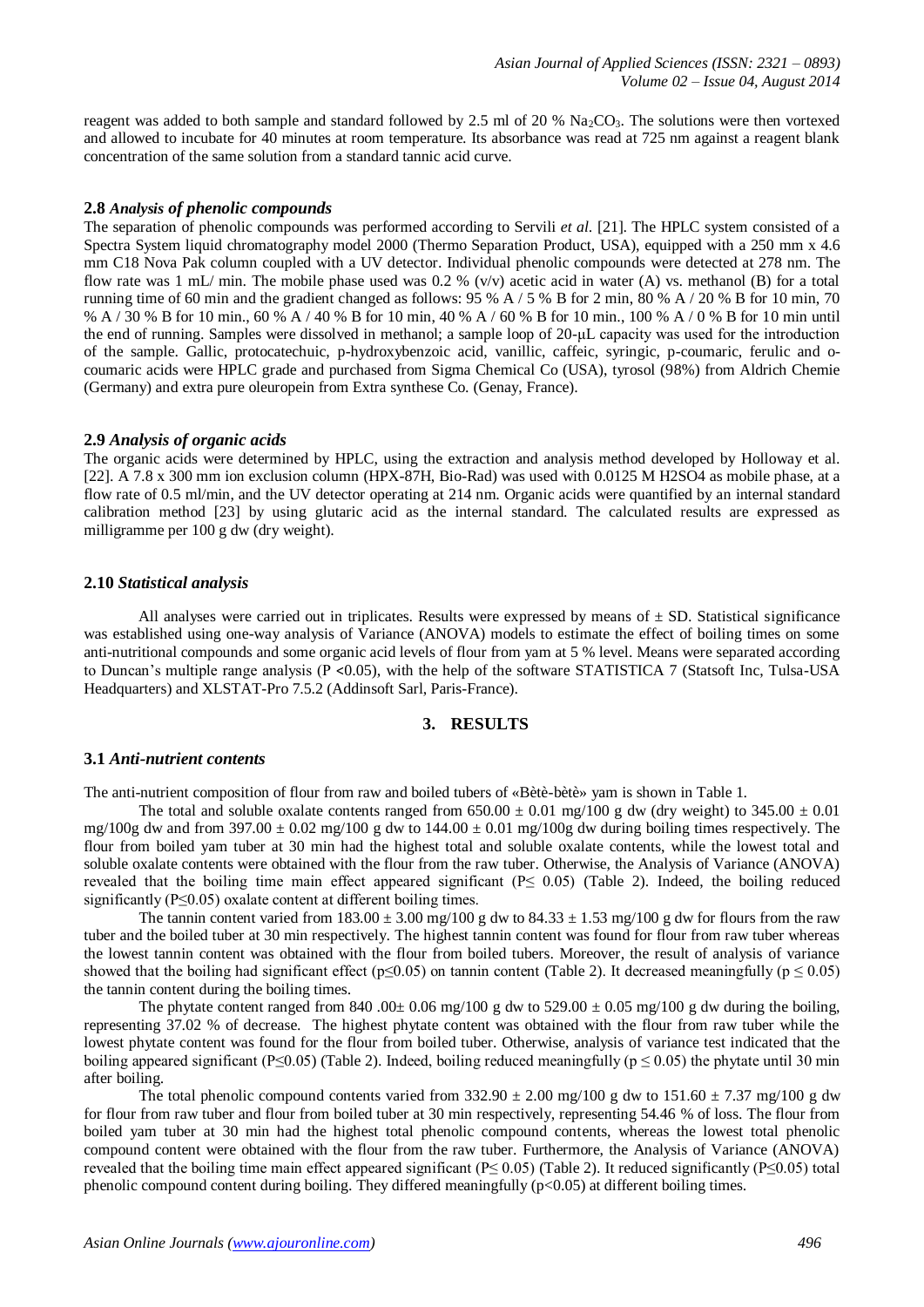| Parameters                                         | Flour from raw<br>"Bètè-bètè" yam | Flours from boiled "Bètè-bètè" yam |                           |                              |
|----------------------------------------------------|-----------------------------------|------------------------------------|---------------------------|------------------------------|
|                                                    |                                   | $10 \text{ min}$                   | $20 \text{ min}$          | $30 \text{ min}$             |
| Total oxalate                                      | $650.00 \pm 0.01$ <sup>d</sup>    | $512.00 \pm 0.02^{\circ}$          | $470.00 \pm 0.11^b$       | $345.00 \pm 0.01^{\text{a}}$ |
| soluble Oxalate                                    | $397.00 \pm 0.02$ <sup>d</sup>    | $293.00 \pm 0.01^{\circ}$          | $221.00 \pm 0.01^b$       | $144.00 \pm 0.01^{\text{a}}$ |
| Tannin                                             | $138 \pm 3,00^{\rm d}$            | $125.33 \pm 5.03^{\circ}$          | $109.00 \pm 2.65^{\rm b}$ | $84.33 \pm 1.53^{\circ}$     |
| Phytate                                            | 840.00 $\pm$ 0.06 <sup>d</sup>    | $717.00 \pm 0.04^{\circ}$          | $613.00 \pm 0.03^b$       | $529.00 \pm 0.05^{\text{a}}$ |
| phenolic<br>Total<br>compounds<br>(mg/100 g de MS) | $332.90 \pm 2.00^{\text{d}}$      | $250.80 \pm 1.65$ <sup>c</sup>     | $217.60 + 1.03b$          | $151.60 \pm 7.37^{\circ}$    |

Table 1: Anti-nutrient contents of flours from raw and boiled yam specie (*Dioscorea alata*,"Bètè-Bètè″ variety) tubers (mg/100 g dw)

Each value is an average of three replicate. Values are mean  $\pm$  standard deviation. Means not sharing a similar letter in a line are significantly different  $p \le 0.05$  as assessed by the test of Duncan.

|            |              | of<br>Degrees | of<br>Sum |             |         |             |
|------------|--------------|---------------|-----------|-------------|---------|-------------|
| Parameters | Effect       | freedom       | squares   | Mean square | F-ratio | P-value     |
| Total      | Boiling time | 3             | 142310    | 47437       | 4412.7  | 3.2729E-13* |
| Oxalate    | error        | 8             | 86        | 11          |         |             |
|            | Total        | 11            | 142396    |             |         |             |
| Soluble    | Boiling time | 3             | 104336.3  | 34778.8     | 2782.30 | 2.0679E-12* |
| Oxalate    | error        | 8             | 100,0     | 12.5        |         |             |
|            | Total        | 11            | 104436.3  |             |         |             |
|            | Boiling time | 3             | 1074360   | 358120      | 24985   | $3.33E-16*$ |
| Tannin     | error        | 8             | 115       | 14          |         |             |
|            | Total        | 11            | 1074475   |             |         |             |
|            | Boiling time | 3             | 163108    | 54369       | 2548.6  | 2.9362E-12* |
| Phytate    | error        | 8             | 171       | 21          |         |             |
|            | Total        | 11            | 163279    |             |         |             |
|            | Boiling time | 3             | 50661.0   | 16887.0     | 7213.7  | 4.59E-14*   |
| <b>TCP</b> | error        | 8             | 18.7      | 2.3         |         |             |
|            | Total        | 11            | 50679.7   |             |         |             |

Table 2: ANOVA table for one-way of main effect of boiling times on anti-nutrional composition during boiling

The symbol of \* state shows significant difference at 5% level

# **3.2** *Qualitative and quantitative analysis of phenolic compounds*

The qualitative results of phenolic compounds detected in flour from raw and boiled yam species (*D. alata*, "Bètè-Bètè″ variety) tubers are presented in figure 1. These results obtained indicated that gallic acid catechin quercetin coumarin were found in the four analyzed sample, excepted the flour from boiled tubers at 30 min which did not contain coumarin compound. The table 3 showed that gallic acid was the major phenolic compound found in the four analyzed samples. All phenolic compound contents decreased significantly  $(P<0.05)$  during boiling times. The gallic acid, catechin, quercetin content varied from  $97.40 \pm 1.56$  mg/100 g dw (0 min) to  $59.20 \pm 0.23$  mg/100 g dw (30 min),  $32.40 \pm 1.75$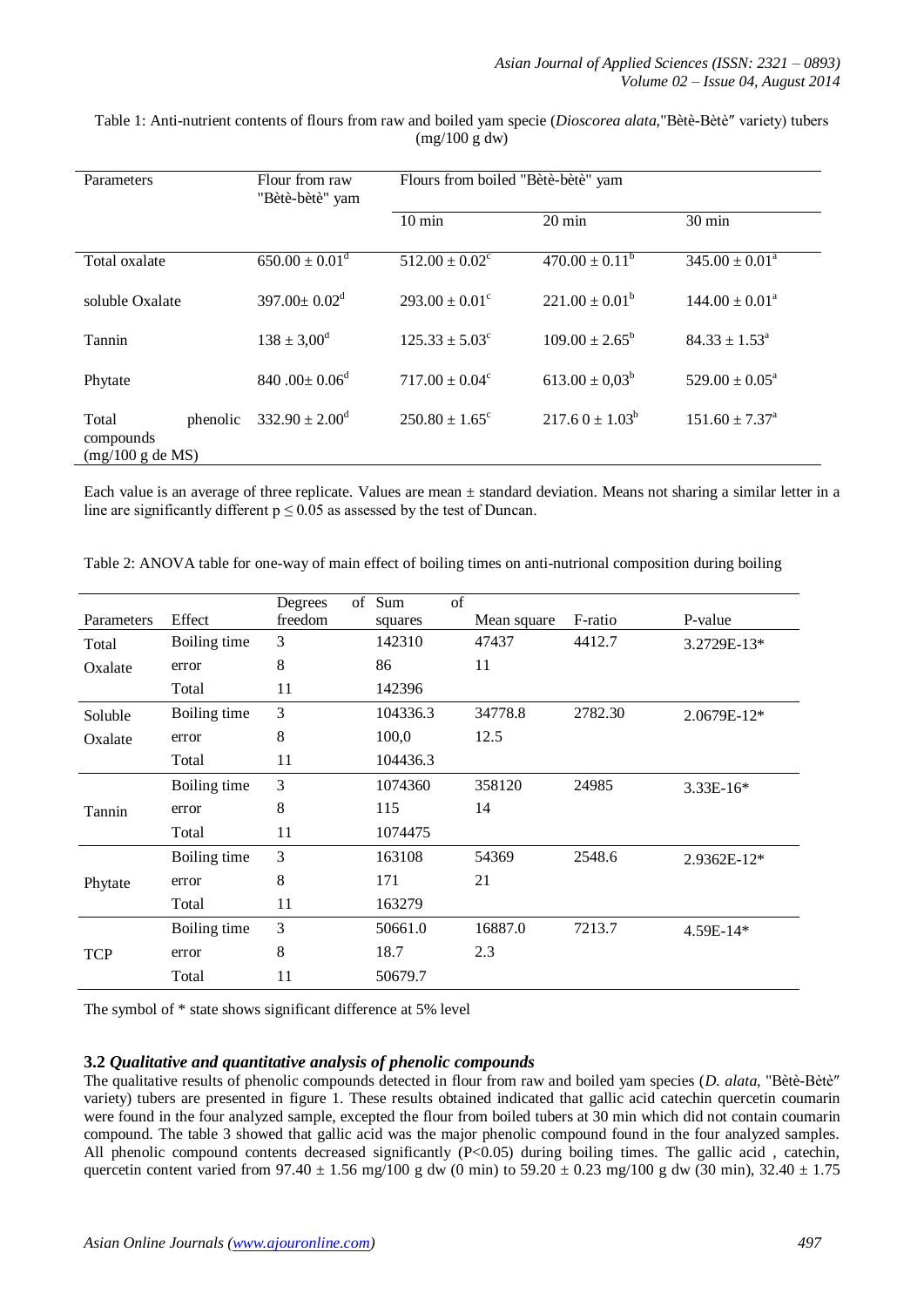mg/100 g dw (0 min)to  $10.50 \pm 0.98$  mg/100 g dw (30 min) and  $37.50 \pm 0.68$  mg/100 g dw (0 min)to  $3.20 \pm 0.79$  mg/100 g dw (30 min) respectively. Its losses were 39.22 %, 67.59 % and 91.47 % respectively. Besides, the coumarin compound not detecting in flour from boiled yam tuber at 30 min, had rate of loss of 62.17% from first boiling time (0 min) to fourth boiling time (20). It content ranged from  $23.00 \pm 0.36$  mg/100 g dw to  $8.70 \pm 1.18$  mg/100 g dw.



Figure 1. HPLC phenolic compounds of flour from boiled tubers of "Bèdè-bètè" yam (*Dioscorea alata*) at 0 min (A), 10 min (B), 20 min (C), and 30 min (D). Peaks are indicated as follows: (1): Gallic acid; (2): Catechin; (3): Quercetin;(4): Coumarin. AU: Absorbance unit.

Table 3: Phenolic compounds content (mg/100 g dw) in flour from raw and boiled yam species (*Dioscorea alata*,"Bètè-Bètè″ variety) tubers determined by reversed phase-high performance liquid chromatography, with UV-visible detection.

| Parameters       | Flour from raw<br>"Bètè-bètè" yam | Flours from boiled "Bètè-bètè" yam |                          |                             |
|------------------|-----------------------------------|------------------------------------|--------------------------|-----------------------------|
|                  |                                   | $10 \text{ min}$                   | $20 \text{ min}$         | $30 \text{ min}$            |
| Gallic acid      | $97.40 \pm 1.56^{\circ}$          | $71.50 \pm 0.89^{\circ}$           | $70.60 \pm 1.03^b$       | $59.20 \pm 0.23^{\text{a}}$ |
| Catechin         | $32.40 \pm 1.75^b$                | $24.90 \pm 1.01^{\circ}$           | $16.50 \pm 1.55$         | $10.50 \pm 0.98$            |
| <b>Ouercetin</b> | $37.50 \pm 0.68^{\circ}$          | $32.00 \pm 1.33^b$                 | $21.80 \pm 1.21^{\circ}$ | $3.20 \pm 0.79^{\rm a}$     |
| Coumarin         | $23.00 \pm 0.36^d$                | $17.00 \pm 0.22$ <sup>c</sup>      | $8.70 \pm 1.18^b$        | <b>ND</b>                   |

ND: Not detected

Each value is an average of three replicate.

Values are mean ± standard deviation.

Means not sharing a similar letter in a line are significantly different  $p \le 0.05$  as assessed by the test of Duncan.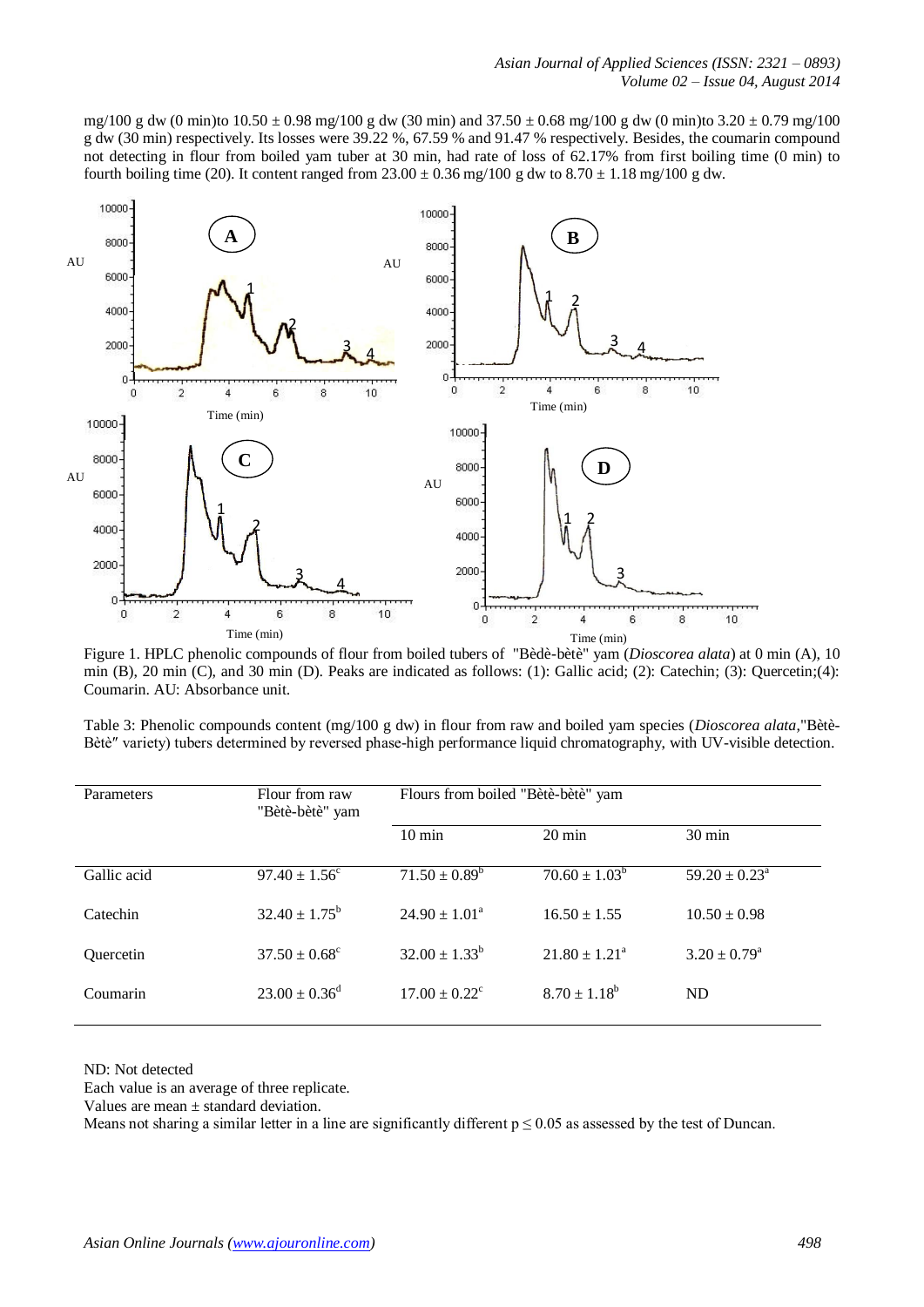#### **3.3** *Qualitative and Quantitative Determination of Organic acids*

The organic acids were extracted of flour from raw and boiled «bètèt-bètè" (*D. alata*) yam tubers at different times (10 min, 20 min and 30 min). They have been identified using paper chromatographic technique systems and specific spray reagents (figure 1). Tannic, fumaric, citric, Tartaric, Salicylic, Ascorbic and Sulfanilic acids were observed. All the acids are not present at the different boiling times in the flours from boiled yam tubers. Table 4 clearly indicated that the organic acids (Tannic acid, fumaric Acid, citric Acid, Tartaric Acid , Salicylic acid, Ascorbic acid and Sulfanilic acid) contents had been influenced at different boiling times. They all decreased significantly (P<0.05) during boiling. Observing the results presented in Table 3, tannic, citric and tartaric acids were the major phenolic compounds found in the four analyzed sample .After the second boiling time (10 min), fumaric acid and sulfanilic acid have been not detected. Its contents were  $4.00\pm 0.10$  mg/100 g dw and  $12.00 \pm 0.26$  mg/100 g dw in flour from raw yam tuber (first boiling time (0 min)) respectively. As for the salicylic acid, it has been after the third boiling time (20 min) and it content ranged from  $111.00 \pm 0.96$  mg/100 g dw (0 min) to  $12.00 \pm 1.21$  mg/100 g dw (10 min). Concerning tartaric acid, citric acid and ascorbic acid, they have been not detected after the fifth boiling and its contents varied from  $1013.00 \pm 0.77$  mg/100 g dw (0 min) to  $825.00 \pm 2.05$  mg/100 g dw (20 min),  $1130.00 \pm 1.71$  mg/100 g dw (0 min) to  $130.00 \pm 1.23$  mg/100 g dw (20 min) and  $880.00 \pm 1.02$  mg/100 g dw (0 min) to  $97.00 \pm 2.00$  mg/100 g dw (20 min) respectively. Indeed, the losses of these organic acids were 18.56 %, 88.49 % and 88.98 % during boiling respectively. On the other hand, tannic acid only was detected until 30 min after boiling. Its content ranging from  $1380.00 \pm 0.10$  (0 min) to  $831.00 \pm 0.10$  (30 min), represented 39.78 % of increase.



Figure 2. HPLC organic acids of flour from boiled tubers of "Bèdè-bètè" yam (*Dioscorea alata*) at 0 min (A), 10 min (B), 20 min (C), and 30 min (D). Peaks are indicated as follows: (1): Tannic acid; (2): Tartaric acid; (3): citric acid; (4): Ascorbic acid; (5): Sulfanilic acide;(6): Fumaric acid;(7): Salicylic acid. AU: Absorbance Unit.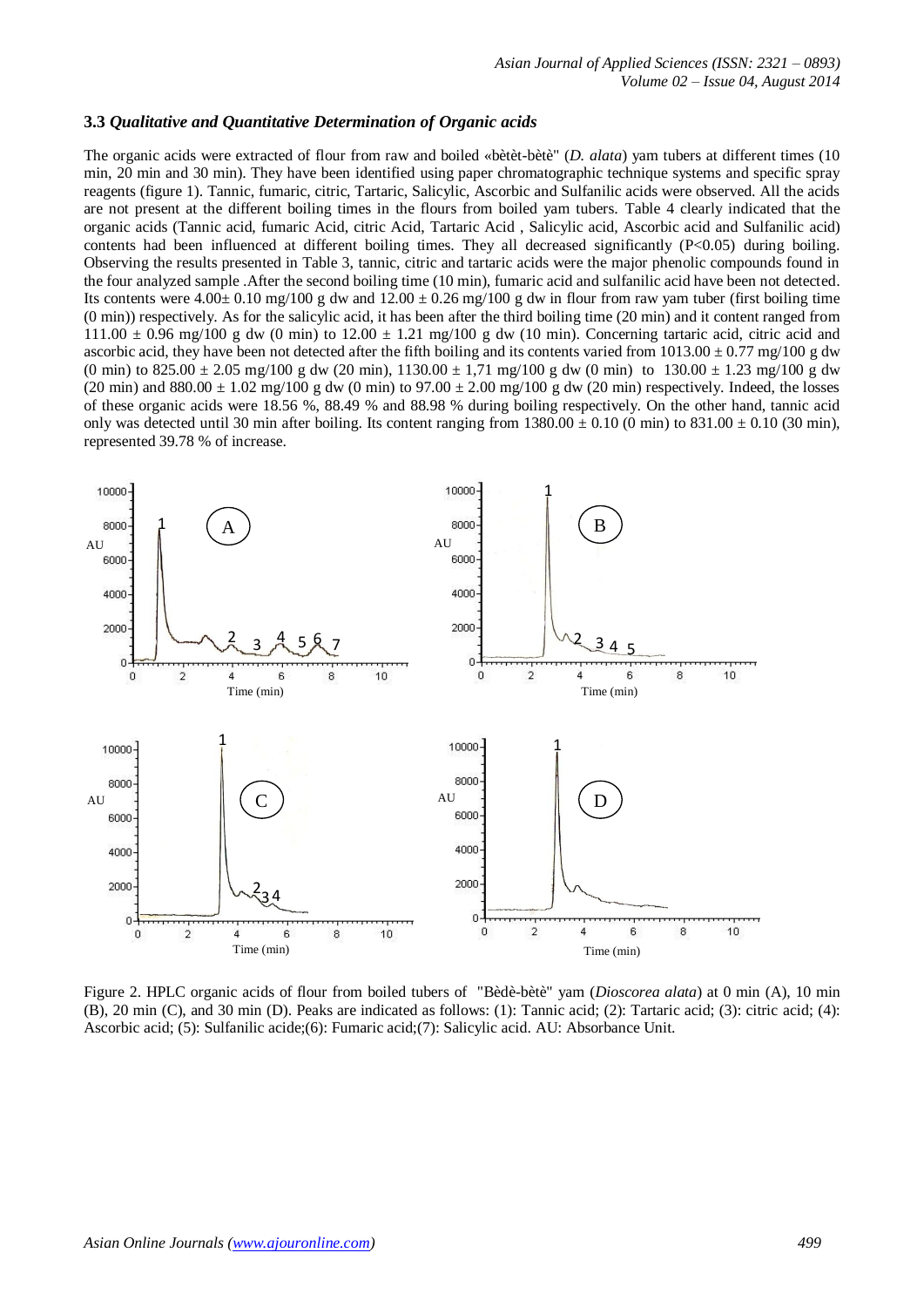| Parameters      | Flour from raw<br>"Bètè-bètè" yam | Flours from boiled "Bètè-bètè" yam |                              |                     |
|-----------------|-----------------------------------|------------------------------------|------------------------------|---------------------|
|                 |                                   | $10 \text{ min}$                   | $20 \text{ min}$             | $30 \text{ min}$    |
| Tannic acid     | $1380.00 \pm 0.10^d$              | $1200.00 \pm 0.12^{\circ}$         | $1171.00 \pm 0.10^b$         | $831.00 \pm 0.10^a$ |
| Fumaric acid    | $4.00 \pm 0.10$                   | ND                                 | ND                           | ND                  |
| Citric acid     | $1130.00 \pm 1.71^{\circ}$        | $952.00 \pm 2.53^b$                | $130.00 \pm 1.23^{\text{a}}$ | ND                  |
| Tartaric acid   | $1013.00 \pm .77^{\circ}$         | $976.00 \pm 1.62^b$                | $825.00 \pm 2.05^{\circ}$    | ND                  |
| Salicylic acid  | $111.00 \pm 0.96^b$               | $12.00 \pm 1.21^{\circ}$           | ND                           | ND                  |
| Ascorbic acid   | $880.00 \pm 1.02^{\circ}$         | $356.00 \pm 0.69^b$                | $97.00 \pm 2.00^a$           | ND                  |
| Sulfanilic acid | $12.00 \pm 0.26$                  | ND                                 | ND                           | ND                  |

Table 4: Organic acid contents of flours from raw andboiled yam specie (*Dioscorea alata*,"Bètè-Bètè″ variety) tubers (mg/100 g dw)

ND: Not detected

Each value is an average of three replicate.

Values are mean ± standard deviation.

Means not sharing a similar letter in a line are significantly different  $p \le 0.05$  as assessed by the test of Duncan.

# **4. DISCUSSION**

#### **4.1** *Anti-nutrient contents*

The total and soluble oxalate contents of flour from raw tuber and boiled tuber decreased significantly (P≤0.05) during the boiling time. The total and soluble oxalate contents of flour from raw tuber were lower than the values reported for flour from boiled tuber at different times. Besides, the higher percentage of oxalate reduction in the value of the oxalate contents of flour from yam tubers during boiling may also be due to its solubility in boiling water. Boiling may cause considerable skin rupture and facilitate the leakage of soluble oxalate into cooking water. This may be the possible reason to observed high reduction in oxalate level up on boiling [24]. Similar trends have been recorded by Sahoré and Amani [25], who reported the decrease of 20% in wild yam tuber of *Dioscorea togoensis and Dioscorea burkilliana* during the boiling. Our results obtained for raw tubers were very higher than the 100 mg/100 g dw and 330 mg/100 g dw noted for raw tubers of *Dioscorea wallichi* and *Dioscorea pentaphylla* [26]. Otherwise, the reduced oxalate content on boiled tubers could have positive impact on the health of consumers. The reduction of oxalate levels on cooking is expected to enhance the bioavailability of essential dietary minerals of the tubers and reduce the risk of kidney stones occurring among consumers.

The tannin content of flour from yam tuber at different boiling times reduced meaningfully (P≤0.05). This reduction could be as result of leaching and/or the effect of the heat on the heat labile tannins contained in the flour from raw and boiled "bète-bètè" yam tubers. This agrees with the fact that tannins are polyphenols or polyphenolic compounds which are soluble in water [13]. Besides, the decrease was reported by Khattab and Arntfield [27] on boiling, autoclaving and microwave cooking of legume. The decrease in the levels of tannin during cooking may be also due to the thermal degradation and denaturation of the tannin as well as the formation of insoluble complexes [28]. The tannin contents of these raw samples were lower when compared with the value 560mg/100g dw reported by Shanthakumari *et al*. [26] on raw tubers of *Dioscorea esculenta*. These results were higher than the 26.45 mg/100g dw recorded by Ugwu and Oranye [13] on African breadfruit. Moreover, the decreased tannin content has positive effect on the health of consumers. Tannins affect the nutritive value of food products by forming insoluble complexes with proteins thereby decreasing the digestibility of proteins [29]. Tannins may decrease protein quality by decreasing digestibility and palatability, damaging the intestinal tract, and enhancing carcinogenesis [20]. They also bind iron, making it unavailable [30].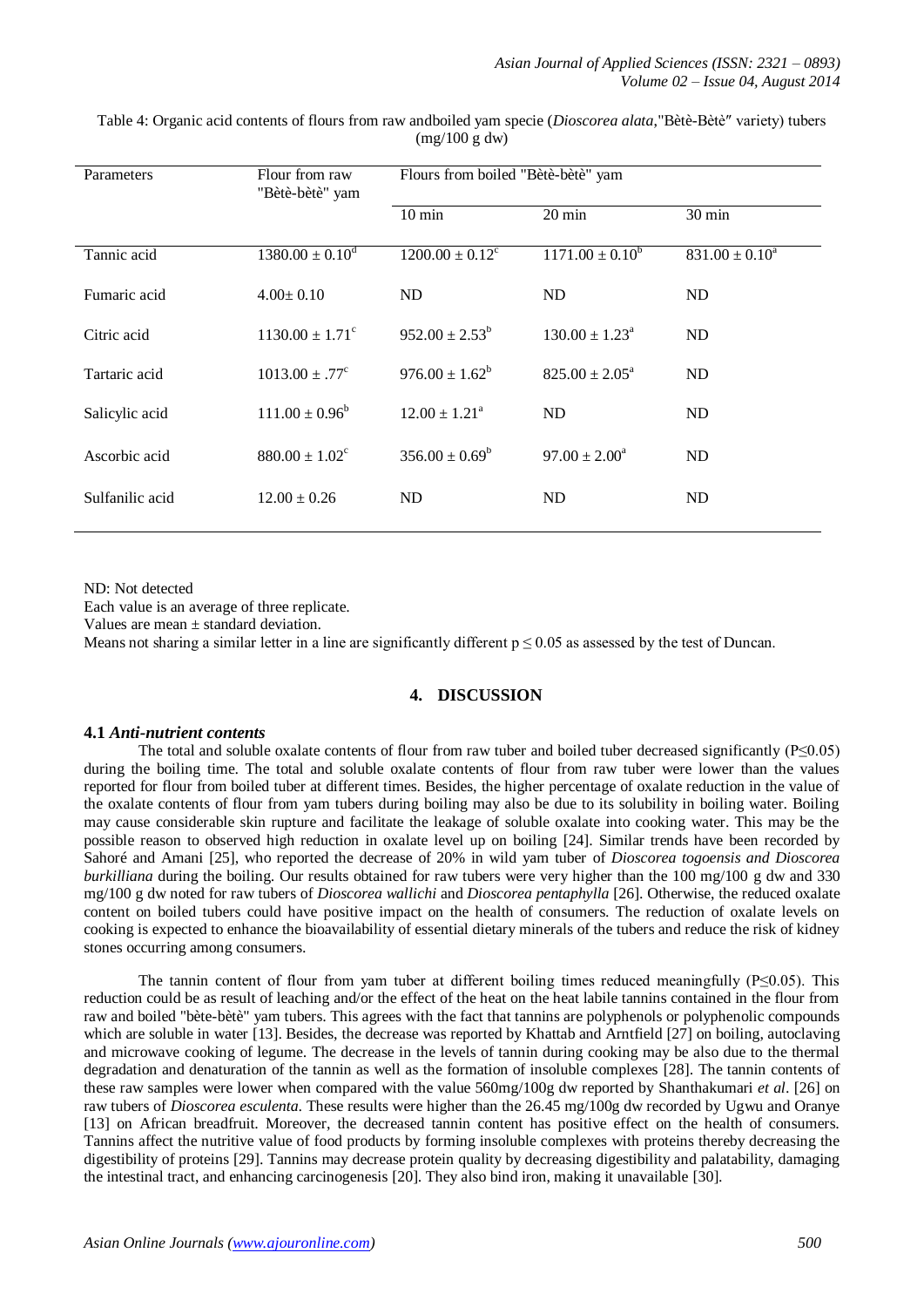Concerning the phytate content, there was a significant difference (P<0.05) among the samples during boiling. Indeed, the phytate content decreased significantly (P<0.05) until 30 min after boiling. This observed loss of phytate content from yam samples was noted by Nzewi and Egbuonu [31] on asparagus bean (*Vigna sesquipedalis*) flour during boiling times. Our results of phytate contents being to 37.02 mg/100g dw during boiling at 30 min was lower than that reported by Nzewi and Egbuonu [31] on asparagus bean (*Vigna sesquipedalis*) flour as affected by boiling at the same boiling time (67 %). Similar decrease in phytate content was recorded by Bhandari and Kawabata [32] on wild yams tubers of Nepal that range from 3 % to 20 %. Indeed, the apparent decrease in phytate content during cooking may be partly due either to the formation of insoluble complexes between phytate and other components, such as phytate protein and phytate-protein– mineral complexes or to the inositol hexaphosphate hydrolyzed to penta and tetraphosphates [24]. Furthermore, the knowledge of the phytate level in foods is necessary because high concentration can cause adverse effects on the digestibility [33]. Okaraonye and Ikewuchi [34] also reported that phytate forms stable complexes with  $Cu^{2+}$ ,  $Zn^{2+}$ ,  $Co^{2+}$ ,  $Mn^{2+}$ ,  $Fe^{2+}$ .

The total phenolic compound content of flour from raw tuber and boiled tuber decreased significantly (P≤0.05) during the boiling time. This observed decrease was reported by Shanthakumari *et al*. [26] for tubers of *D. esculenta*, *D. bulbifera* and *D. alata* during the boiling after 90 min, with 71 %, 13 % and 61 % rate of loss respectively. Our results of raw yam tuber were higher than that published by Djè *et al*. [3] for tubers of "krenglè" variety belonging *D. cayenensisrotundata* that is 255.66 mg/100 g dw. It's were also higher than those obtained for some tropical leafy vegetables ranging from 0.32 to 0.83 mg/100 g [18]. Phenolic compounds were also responsible for the bitterness and astringency associated with many foods. It's are the substrates responsible for the browning reaction, which occur when the tubers are cut or damaged [35]. The phenolic compounds are in meager quantities than other phytonutrients determined in the yam tubers. Moreover, the capacity of a plant species to resist the attack of the bugs and microorganisms is often correlated with the phenolic compounds contents [36].

#### **4.2** *Qualitative and quantitative analysis of phenolic compounds*

The separation and identification of individual phenolic compounds in flour from raw and boiled yam tubers extracts was conducted by HPLC method. Sample peak was identified by against retention time of known phenolic standards under the same chromatography condition. This method identified some phenolic compounds especially coumarin (peak 4) and phenolic acids such as gallic acid (peak 1), and flavonoïds containing Flavan-3-ols such as catechin (peak 2) and flavonols such as quercetin (peak 3). All samples contained these phenolic compounds, excepted the obtained sample at 30 min after boiling, which did not contain coumarin. Besides, the presence of phenolic compounds such as gallic acid and catechin was reported in tubers of *Dioscorea histida* Dunt [37] .in addition, the presence of various phenolic compounds have been reported in some species of domesticated yam tubers [35], [38].Otherwise, the phenolic compounds decrease significantly  $(P< 0.05)$  during boiling. This result showed that boiling affected negatively these phenolic compounds. Yam tuber samples were studied after boiling, as yams are not consumed raw.

#### **4.3** *Qualitative and quantitative determination of some organic acids*

The observed organic acids were tannic, fumaric, citric, tartaric, salicylic, ascorbic and sulfanilic acids. There is little information regarding the qualitative determination of organic acids of raw and boiled yam (*D. alata* "Bètè-bètè" variety) tubers. However, the presence citric and ascorbic acids in yam (*D.esculenta*) tuber were reported by Panneerelvam and Abdul [39]. Likewise, Bhandari and Kawabata [40] detected this acid in wild yam of Nepal. Furthermore, Wichrowska *et al*. [41] recorded fumaric, tartaric, citric and malic acids in potato tubers during storage and storage conditions. The presence of citric, malic and ascorbic acids was noted by Kristin *et al*. [42] in patato tubers. Similar works carried out by Badshah and Iritani [43], indicated the presence of malic and ciric acid during growth and storage of patato. Concerning quantitative assessment of organic acids, it is very difficult to compare our results, because very scarce data on these compound quantities in yam tubers have been reported. All obtained organic acids contents of different sample decreased significantly (P<0.05) during boiling time. This reduction may be the possible reasons for the acidity decrease in the boiled tubers. It may also be that when the cell wall was heated, it was damaged and this caused the organic acids in the cell sap to be released from the tubers into the liquid and some heat labile acids were destroyed [44]. Indeed, the loss of the organic acid as ascorbic acid could be attributed to the fact that L-ascorbic acid is very soluble in water and not stable at high temperature. Our results were in agreement with Zhang and Hamauzu [45] and Gliszczynska-Swiglo *et al*. [46], who observed a decrease of the vitamin C content in broccoli after boiling and microwave cooking. Similar result was carried out by Yvette [47], who recorded dramatically decrease of ascorbic acid content in green broccoli and purplesprouting broccoli after cooking. Otherwise, the organic acids content in food not only influences their flavour, but also their stability, nutrition, and acceptability [48]. It may be the intermediates of the total antioxidant capacity cycle followed during dormancy of these organs.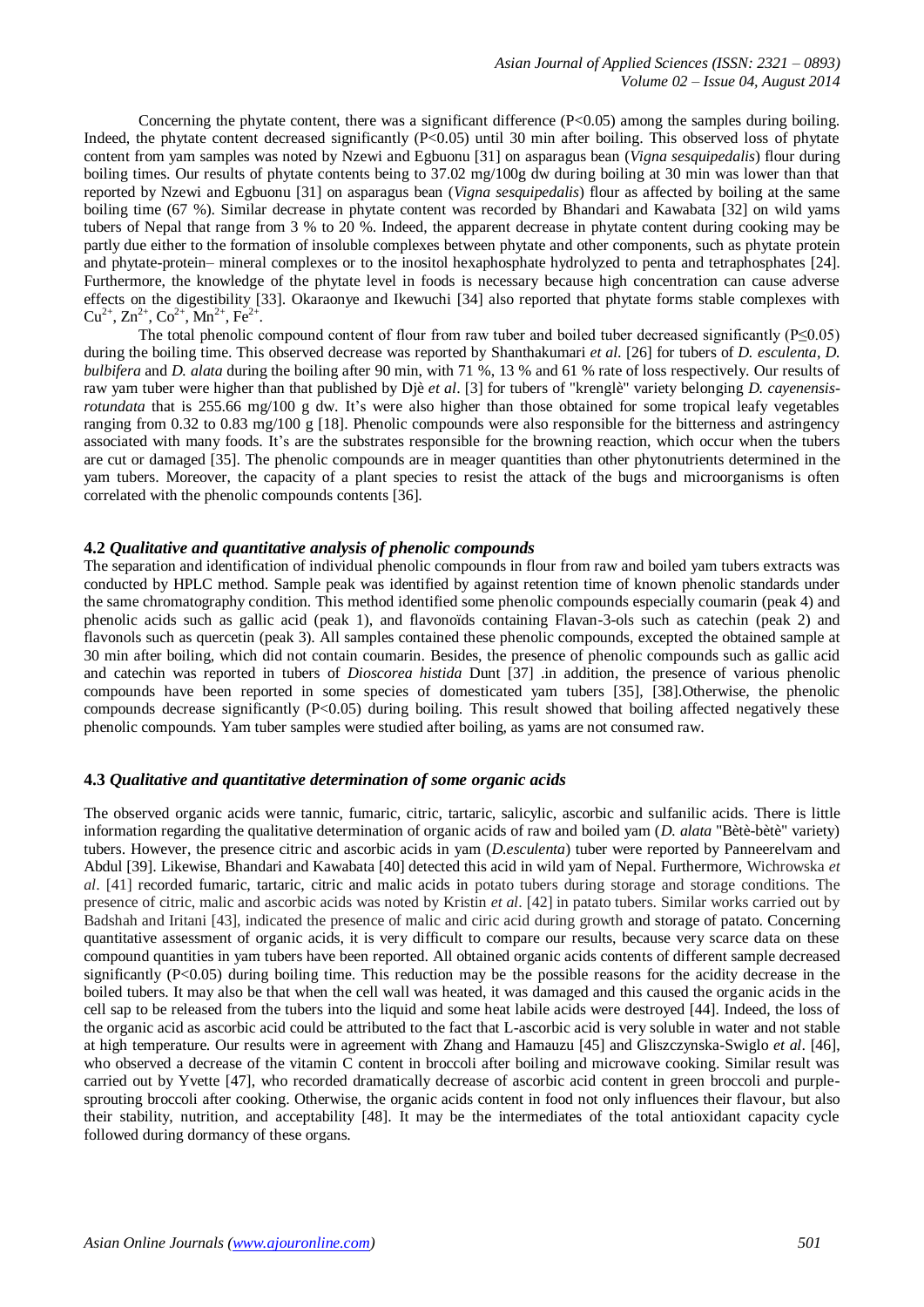# **5. CONCLUSION**

"Bètè-bètè" yam tubers contained some antinutritional factors such as such as total and soluble oxalate, tannin, phytate and total phenolic compounds. It also contained the phenolic compounds such as gallic acid catechin quercetin coumarin and the organic acids such as tannic, fumaric, citric, tartaric, salicylic, ascorbic and sulfanilic acids oxalates and phytates. All these biochemical parameters decreased significantly (P<0.05) during boiling times. Furthermore, the reduction of oxalate content after the hydrothermal treatment seemed remarkable. Indeed, this reduced oxalate content on boiled "bèbè-bètè" tubers could have positive impact on the health of the consumers, particularly the reduction of oxalate levels by boiling was expected to enhance the bioavailability of essential minerals of yam and reduced the risk of kidney stones formation among consumers. Besides, the decreased tannin contents in boiled yam tubers were found to be too low to cause any adverse effect on the consumers. Otherwise, reduced value as of phytate obtained in boiled yam tubers was expected to enhance the bioavailability of protein and dietary minerals for consumers.

# **6. ACKNOWLEDGMENTS**

We are grateful to Laboratoire de Biochimie et Technologie des Aliments de l'Université Nangui Abrogoua, Abidjan (Côte d'Ivoire) for the support of this work.

# **7. REFERENCES**

[1] Akissoe N., Mestres C., Hounhouigan J., and Nago M., Biochemical origin of browning during the processing of fresh yam (*Dioscorea* spp.) into dried product, Journal of Agricultural and Food Chemistry, Vol. 53, no.7, pp. 2552- 2557, 2003.

[2] Babaleye T., Raising the status of the yam, a major food crop in West Africa. ANBBIA supplement issue/Ed. Vol. 463, pp. 1-3, 2003.

[3] Djè K.M., Dabonne S., Tagro S.G., and Kouamé L.P., Monitoring of some biochemical parameters of two yam species (*Dioscorea* Spp) tubers parts during post-harvest storage, Advance Journal of Food Science and Technology, Vol. 2, no.3, pp. 178-183, 2010.

[4] Ondo O.P., Kevers C., and Dommes J., Effects of reducing sugar concentration on in vitro tuber formation and sprouting in yam (Dioscorea cayenensis-D. rotundata complex), Plant Cell Tissue And Organ Culture, Vol. 99, pp. 55- 59, 2009.

[5] Bourret-Cortadellas D., Ethnobotanic Study of the *Dioscorea*, Yams New Caledonia. Doctorate 3rd cycle. Faculty of science, Paris, France, pp 135, 1973.

[6] Iwuoha C.I., Comparative evaluation of physicochemical qualities of flours from steam-processed yam tubers, Journal of Food Chemistry, Vol. 85, pp. 541-551, 2004.

[7] Afoakwa E.O., Sefa-Dedeh S., Chemical composition and quality changes in trifoliate yam *Dioscorea dumetorum* tubers after harvest, Food Chemistry, Vol. 75, pp. 85-91, 2001.

[8] Mweta D.E., Physicochemical, functional and structural properties of native Malawian cocoyam and sweetpotato starches, PhD thesis, Bloemfontein, University of Free State, pp. 28-75, 2009.

[9] Trèche S., Gallon G., and Joseph A., Changes in nutrient contents during the ripening and storage of yam tubers (*Dioscorea dumetorum* and *Dioscorearotundata*) nutritional implications, Journal of Science and Technology, Vol. 3, pp. 69-79, 1982.

[10] Amani N.G., and Kamenan A., Potentialités nutritionnelles et technologiques traditionnelles de transformation des denrées amylacées en Côte d'Ivoire. In : 2ème Atelier international: Voies alimentaires d'amélioration des situations nutritionnelles en Afrique de l'Ouest: le rôle des technologues alimentaires et des nutritionnistes (Ouagadougou 23-28 Novembre). Institut de recherche pour le développement, Wageningen University, FAO, 2003.

[11] Lebot V., Malapa R., Molisale T., and Marchand J.L., Physico-chemical characterisation of yam (*Dioscorea alata*  L.) tubers from Vanuatu, Genetic Resources and Crop Evolution, Vol. 53, pp. 1199-1208, 2005.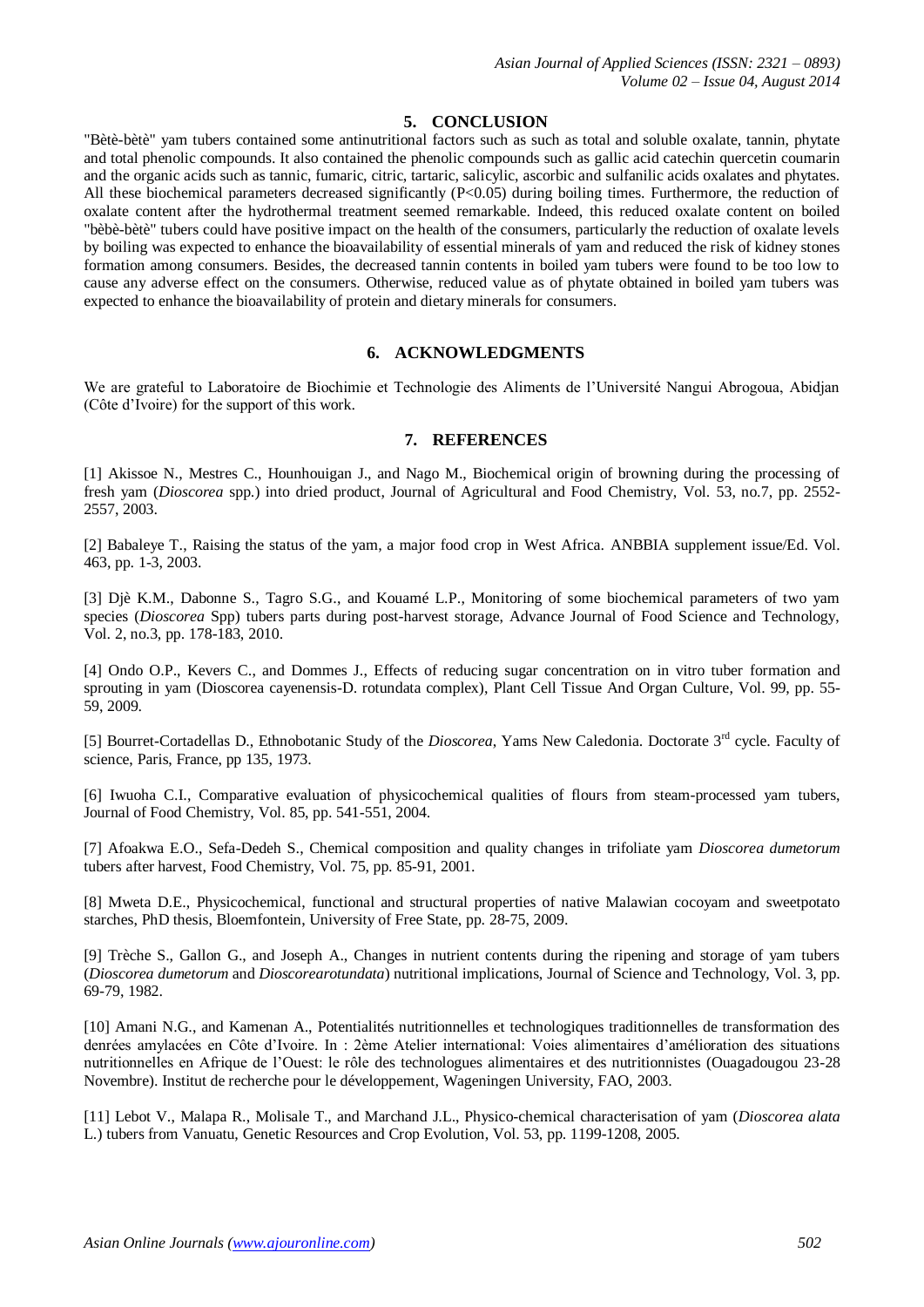[12] Sahoré D., Nemlin G.J., and Kamenan A., Changes in nutrional properties of yam (*Dioscorea* spp), plantain (*Musa*  spp) and cassava (*Manihot esculenta*) during storage, Tropical Science, Vol. 47, no. 2, pp. 81-88, 2007.

[13] Ugwu F.M., and Oranye N.A., Effect of some processing methods on the toxic components of African bread fruit (*Treculia africana*), Journal of Biotechnology, Vol. 5, pp. 2329-2333, 2006.

[14] Amarowicz R., Estrella I., Hernandez T., Robredo S., Troszynska A., Kosinska A. and Pegg R.B., Free radicalscavenging capacity, antioxidant activity, and phenolic composition of green lentil (*Lens culinaris*), Food Chemistry, Vol. 121, pp. 705-711, 2010.

[15] AOAC (1995): Officiel Method of Analysis. Association of Agricultural Chemist, Washington D.C., pp. 34.

[16] Swain T., Hillis W.E., The phenolic constituents of *Prunus domestica* I. The quantitative analysis of phenolic constituents, Journal of the Science of Food and Agriculture, Vol. 10, pp. 63-68, 1959.

[17] Day R.A., and Underwood A.L., Quantitative analysis. 5th ed.Prentice-Hall publication, 701, 1940, Young S.M., Graves J.S., Influence of variety and treatment on Phytic acid content of wheat, Food Research, Vol. 5, pp. 103-5, 1986.

[18] Chinma C.E., and Igyor M.A., Micronutrients and anti-nutritional contents of selected tropical vegetables grown in Southeast, Nigeria, Nigerian Food Journal, Vol. 25, no. 1, pp. 111-116, 2007.

[19] Reddy M.B., and Love M., The impacts of food processing on the nutritional quality of vitamins and minerals, Advances in experimental medicine and biology, Vol. 459, pp. 99-106, 1999.

[20] Makker A.O.S., and Godchild A.V., Quantifying of tannins. A laboratory manual, International centre for agricultural research in Dry Areas, Aleppo, Syria, Vol. 4, pp. 35, 1996.

[21] Servili M, Baldioli M, Selvagini R, Macchioni A and Montedoro G. 1999. Phenolic compounds of olive fruit: on eand two-dimensional nuclear magnetic resonance characterization of nüzhenide and its distribution in the constitutive parts of fruit. Journal of Agricultural and Food Chemistry*.* **47**, 12-18.

[22] Holloway W.D., Argall M.E., Jealous W.T., Lee J.A., and Bradbury J.H., Organic acid and calcium oxalate in tropical root crops, Journal of Agricultural and Food Chemistry, Vol. 37, pp. 337–341, 1989.

[23] Macrae R., HPLC in food analysis (2nd ed.), London, Academic press, 1988.

[24] Bhandari M.R., Mazumder S., and Bahl R., An educational intervention to promote appropriate complementary feeding practices and physical growth in infants and young children in rural Haryana, India, Journal of Nutrition, Vol. 134, pp. 2342–2348, 2004.

[25] Sahoré D.A., and Amani N.G., Cooking in the water effect on some wild yam species tuber, International Journal of Education and Research, Vol. 1 No. 2, pp. 1-14 , 2013.

[26] Shanthakumari S., Mohan V.R., and John de Britto, Nutritional evaluation and elimination of toxic principles in wild yam (*Dioscorea spp*.), Tropical and Subtropical Agro ecosystems, Vol. 8, pp. 319–325, 2008.

[27] Khattab R.Y., Arntfield S.D., Nyachoti C.M., Nutritional quality of legume seeds as affected by some physical treatments, Part 1: Protein quality evaluation, Food Science and Technology./LWT, Vol. 42, pp. 1107–1112, 2009.

[28] Kataria A., Chauhan B.M., and Punia D., Antinutrients and protein digestibility (in vitro) of mungbean as affected by domestic processing and cooking, Food Chemistry, Vol. 32, pp. 9–17, 1989.

[29] Uzoechina O.B., Evaluation of the effect of processing techniques on the nutrient and antinutrient contents of Pigeon Pea (*Cajanus cajan*) seed flours, Journal of Food Science, Vol. 28, pp. 76-77, 2007.

[30] Aletor V.A., and Adeogun O.A., Nutrients and anti-nutrients components of some tropical leafy vegetables, Journal of Food Chemistry, Vol. 54, pp. 375-379, 1995.